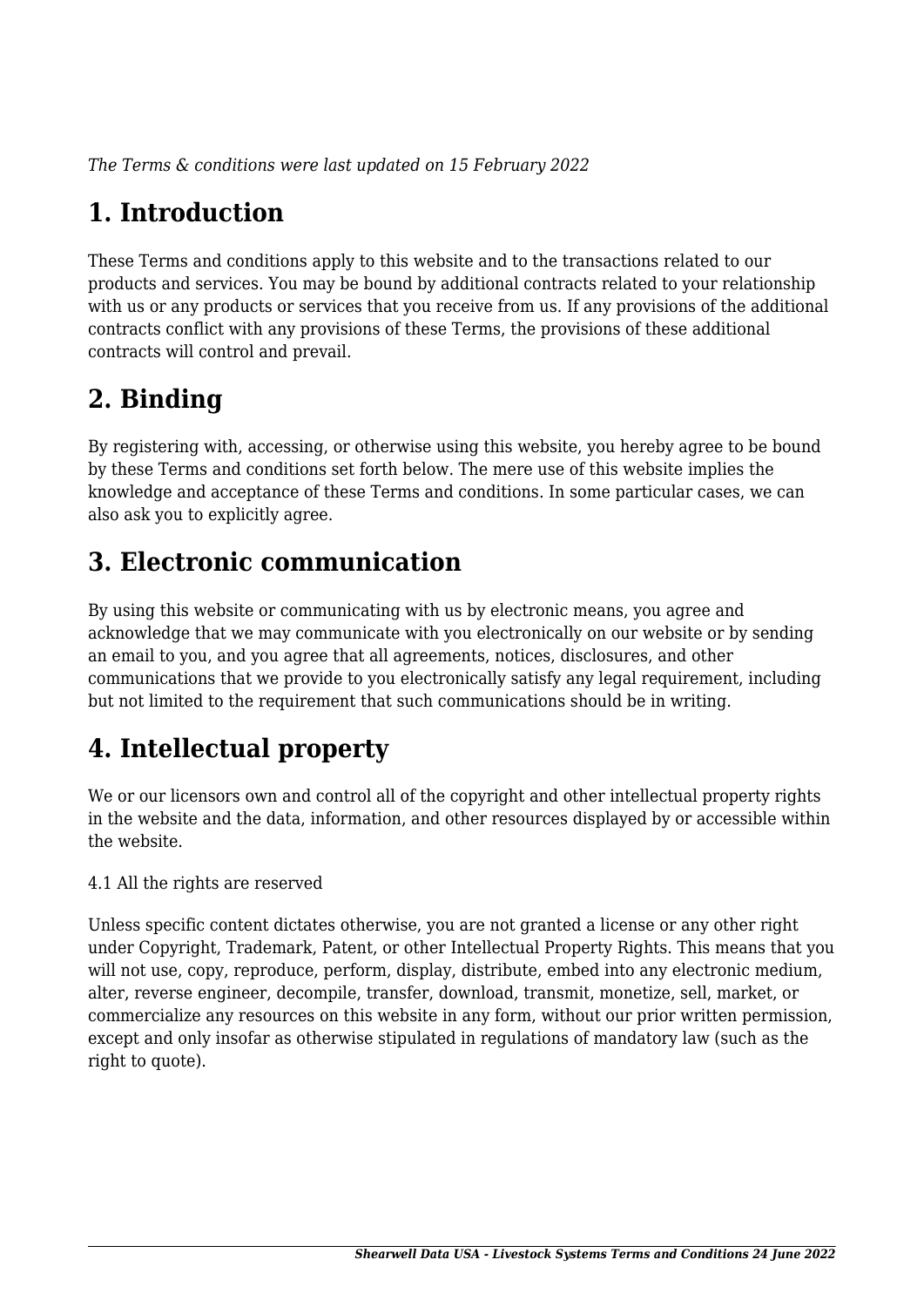### **5. Newsletter**

Notwithstanding the foregoing, you may forward our newsletter in the electronic form to others who may be interested in visiting our website.

# **6. Third-party property**

Our website may include hyperlinks or other references to other party's websites. We do not monitor or review the content of other party's websites which are linked to from this website. Products or services offered by other websites shall be subject to the applicable Terms and Conditions of those third parties. Opinions expressed or material appearing on those websites are not necessarily shared or endorsed by us.

We will not be responsible for any privacy practices or content of these sites. You bear all risks associated with the use of these websites and any related third-party services. We will not accept any responsibility for any loss or damage in whatever manner, however caused, resulting from your disclosure to third parties of personal information.

#### **7. Responsible use**

By visiting our website, you agree to use it only for the purposes intended and as permitted by these Terms, any additional contracts with us, and applicable laws, regulations, and generally accepted online practices and industry guidelines. You must not use our website or services to use, publish or distribute any material which consists of (or is linked to) malicious computer software; use data collected from our website for any direct marketing activity, or conduct any systematic or automated data collection activities on or in relation to our website.

Engaging in any activity that causes, or may cause, damage to the website or that interferes with the performance, availability, or accessibility of the website is strictly prohibited.

## **8. Refund and Return policy**

#### 8.1 Right of withdrawal

You have the right to withdraw from this contract within 14 days without giving any reason.

The withdrawal period will expire after 14 days from the day on which you acquire, or a thirdparty other than the carrier and indicated by you acquires, physical possession of the goods.

To exercise the right of withdrawal, you must inform us of your decision to withdraw from this contract by an unequivocal statement (for example a letter sent by post, fax, or email). Our contact details can be found below. You may use the attached model [withdrawal form](https://www.shearwell.com/wp-content/uploads/complianz/withdrawal-forms/withdrawal-form-en.pdf), but it is not obligatory.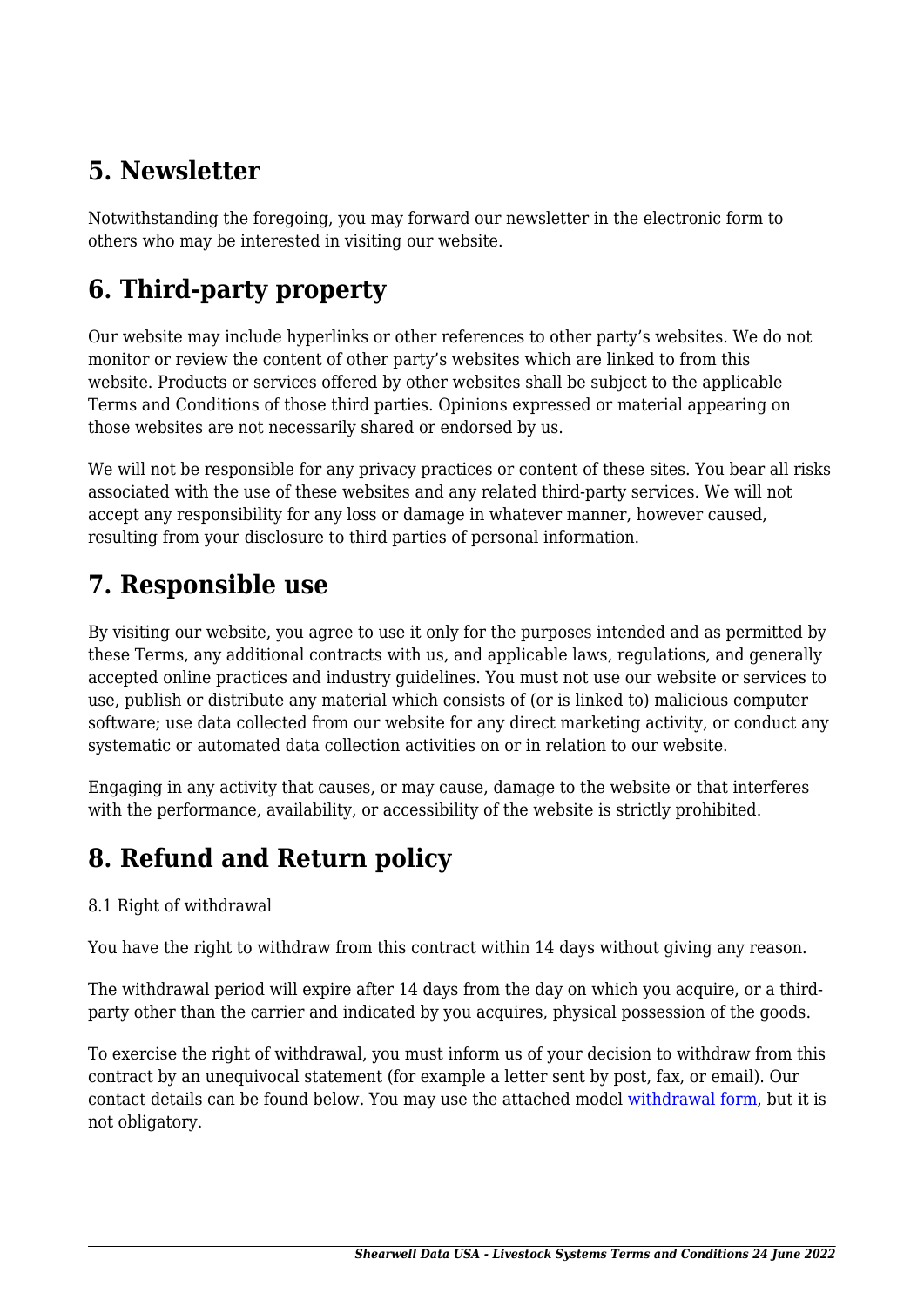If you use this option, we will communicate to you an acknowledgement of receipt of such a withdrawal on a durable medium (for example by email) without delay.

To meet the withdrawal deadline, it is sufficient for you to send your communication concerning your exercise of the right of withdrawal before the withdrawal period has expired.

#### 8.2 Effects of withdrawal

If you withdraw from this contract, we shall reimburse you all payments received from you, including the costs of delivery (with the exception of the supplementary costs resulting from your choice of a type of delivery other than the least expensive type of standard delivery offered by us), without undue delay and in any event not later than 14 days from the day on which we are informed about your decision to withdraw from this contract. We will carry out such reimbursement using the same means of payment as you used for the initial transaction unless you have expressly agreed otherwise; in any event, you will not incur any fees as a result of such reimbursement.

You shall send back the goods or hand them over to us or a person authorised by us to receive the goods, without undue delay and in any event not later than 14 days from the day on which you communicate your withdrawal from this contract to us. The deadline is met if you send back the goods before the period of 14 days has expired.

We may withhold reimbursement until we have received the goods back or you have supplied evidence of having sent back the goods, whichever is the earliest.

You will have to bear the direct cost of returning the goods.

You are only liable for any diminished value of the goods resulting from the handling other than what is necessary to establish the nature, characteristics, and functioning of the goods.

Please note that there are some legal exceptions to the right to withdraw, and some items can therefore not be returned or exchanged. We will let you know if this applies in your particular case.

#### **9. Idea submission**

Do not submit any ideas, inventions, works of authorship, or other information that can be considered your own intellectual property that you would like to present to us unless we have first signed an agreement regarding the intellectual property or a non-disclosure agreement. If you disclose it to us absent such written agreement, you grant to us a worldwide, irrevocable, non-exclusive, royalty-free license to use, reproduce, store, adapt, publish, translate and distribute your content in any existing or future media.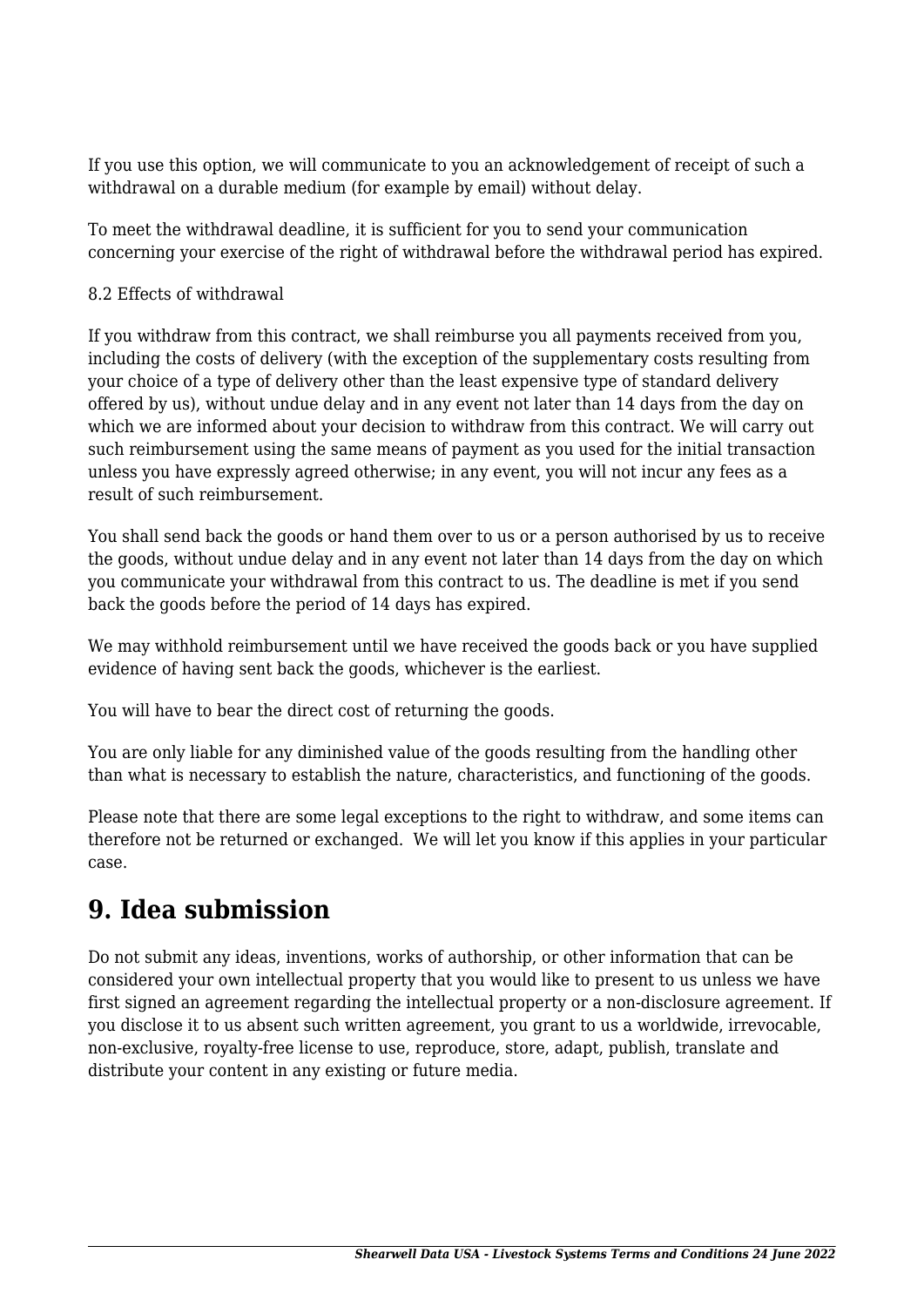#### **10. Termination of use**

We may, in our sole discretion, at any time modify or discontinue access to, temporarily or permanently, the website or any Service thereon. You agree that we will not be liable to you or any third party for any such modification, suspension or discontinuance of your access to, or use of, the website or any content that you may have shared on the website. You will not be entitled to any compensation or other payment, even if certain features, settings, and/or any Content you have contributed or have come to rely on, are permanently lost. You must not circumvent or bypass, or attempt to circumvent or bypass, any access restriction measures on our website.

#### **11. Warranties and liability**

Nothing in this section will limit or exclude any warranty implied by law that it would be unlawful to limit or to exclude. This website and all content on the website are provided on an "as is" and "as available" basis and may include inaccuracies or typographical errors. We expressly disclaim all warranties of any kind, whether express or implied, as to the availability, accuracy, or completeness of the Content. We make no warranty that:

- this website or our products or services will meet your requirements;
- this website will be available on an uninterrupted, timely, secure, or error-free basis;
- the quality of any product or service purchased or obtained by you through this website will meet your expectations.

Nothing on this website constitutes or is meant to constitute, legal, financial or medical advice of any kind. If you require advice you should consult an appropriate professional.

The following provisions of this section will apply to the maximum extent permitted by applicable law and will not limit or exclude our liability in respect of any matter which it would be unlawful or illegal for us to limit or to exclude our liability. In no event will we be liable for any direct or indirect damages (including any damages for loss of profits or revenue, loss or corruption of data, software or database, or loss of or harm to property or data) incurred by you or any third party, arising from your access to, or use of, our website.

Except to the extent any additional contract expressly states otherwise, our maximum liability to you for all damages arising out of or related to the website or any products and services marketed or sold through the website, regardless of the form of legal action that imposes liability (whether in contract, equity, negligence, intended conduct, tort or otherwise) will be limited to the total price that you paid to us to purchase such products or services or use the website. Such limit will apply in the aggregate to all of your claims, actions and causes of action of every kind and nature.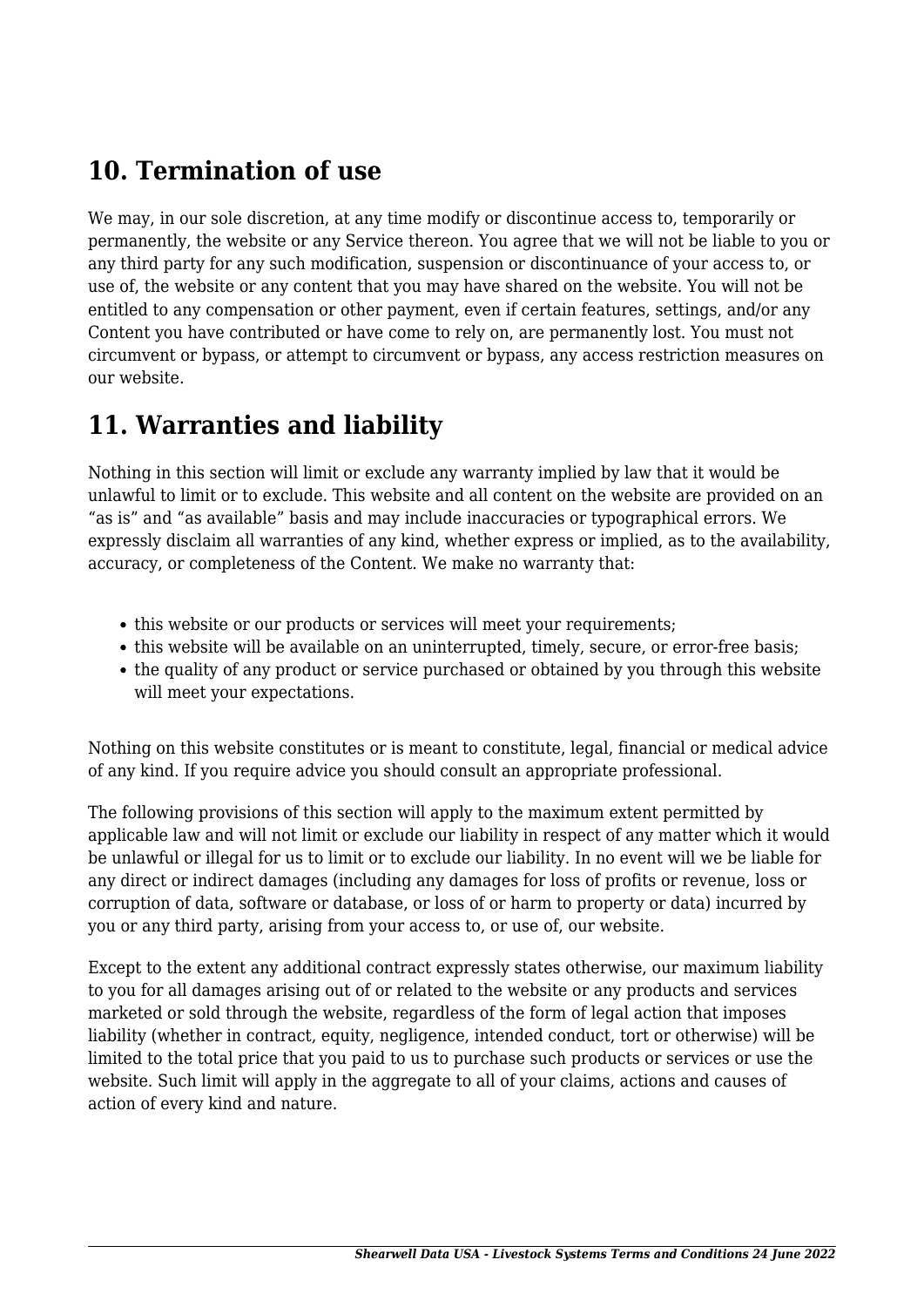## **12. Privacy**

To access our website and/or services, you may be required to provide certain information about yourself as part of the registration process. You agree that any information you provide will always be accurate, correct, and up to date.

We take your personal data seriously and are committed to protecting your privacy. We will not use your email address for unsolicited mail. Any emails sent by us to you will only be in connection with the provision of agreed products or services.

We have developed a policy to address any privacy concerns you may have. For more information, please see our [Privacy Statement](#page--1-0) and our [Cookie Policy](#page--1-0).

### **13. Export restrictions / Legal compliance**

Access to the website from territories or countries where the Content or purchase of the products or Services sold on the website is illegal is prohibited. You may not use this website in violation of export laws and regulations of United States.

#### **14. Assignment**

You may not assign, transfer or sub-contract any of your rights and/or obligations under these Terms and conditions, in whole or in part, to any third party without our prior written consent. Any purported assignment in violation of this Section will be null and void.

#### **15. Breaches of these Terms and conditions**

Without prejudice to our other rights under these Terms and Conditions, if you breach these Terms and Conditions in any way, we may take such action as we deem appropriate to deal with the breach, including temporarily or permanently suspending your access to the website, contacting your internet service provider to request that they block your access to the website, and/or commence legal action against you.

#### **16. Force majeure**

Except for obligations to pay money hereunder, no delay, failure or omission by either party to carry out or observe any of its obligations hereunder will be deemed to be a breach of these Terms and conditions if and for as long as such delay, failure or omission arises from any cause beyond the reasonable control of that party.

#### **17. Indemnification**

You agree to indemnify, defend and hold us harmless, from and against any and all claims,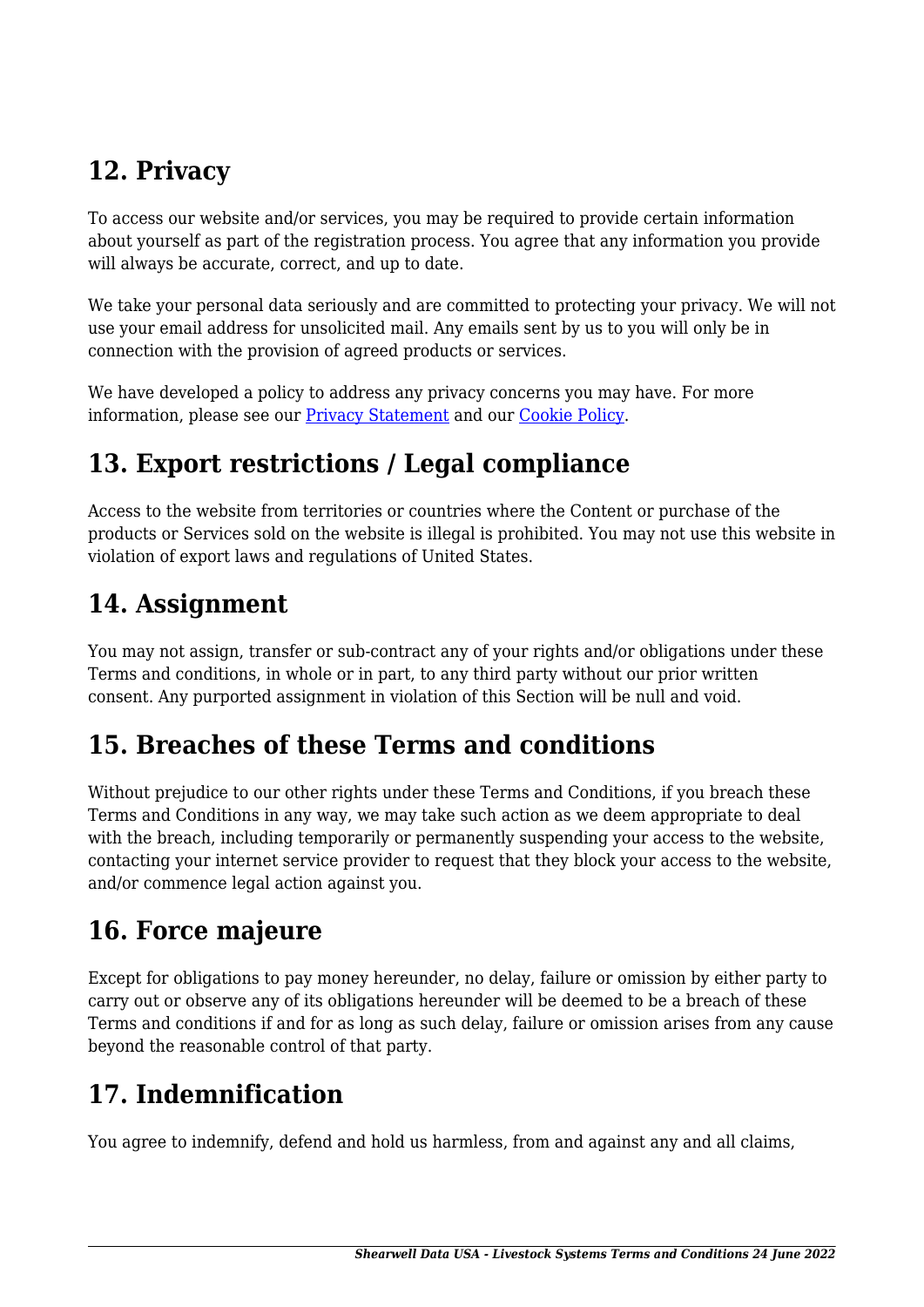liabilities, damages, losses and expenses, relating to your violation of these Terms and conditions, and applicable laws, including intellectual property rights and privacy rights. You will promptly reimburse us for our damages, losses, costs and expenses relating to or arising out of such claims.

### **18. Waiver**

Failure to enforce any of the provisions set out in these Terms and Conditions and any Agreement, or failure to exercise any option to terminate, shall not be construed as waiver of such provisions and shall not affect the validity of these Terms and Conditions or of any Agreement or any part thereof, or the right thereafter to enforce each and every provision.

#### **19. Language**

These Terms and Conditions will be interpreted and construed exclusively in English. All notices and correspondence will be written exclusively in that language.

#### **20. Entire agreement**

These Terms and Conditions, together with our [privacy statement](#page--1-0) and [cookie policy,](#page--1-0) constitute the entire agreement between you and Shearwell North America Inc. in relation to your use of this website.

## **21. Updating of these Terms and conditions**

We may update these Terms and Conditions from time to time. It is your obligation to periodically check these Terms and Conditions for changes or updates. The date provided at the beginning of these Terms and Conditions is the latest revision date. Changes to these Terms and Conditions will become effective upon such changes being posted to this website. Your continued use of this website following the posting of changes or updates will be considered notice of your acceptance to abide by and be bound by these Terms and Conditions.

## **22. Choice of Law and Jurisdiction**

These Terms and Conditions shall be governed by the laws of United States. Any disputes relating to these Terms and Conditions shall be subject to the jurisdiction of the courts of United States. If any part or provision of these Terms and Conditions is found by a court or other authority to be invalid and/or unenforceable under applicable law, such part or provision will be modified, deleted and/or enforced to the maximum extent permissible so as to give effect to the intent of these Terms and Conditions. The other provisions will not be affected.